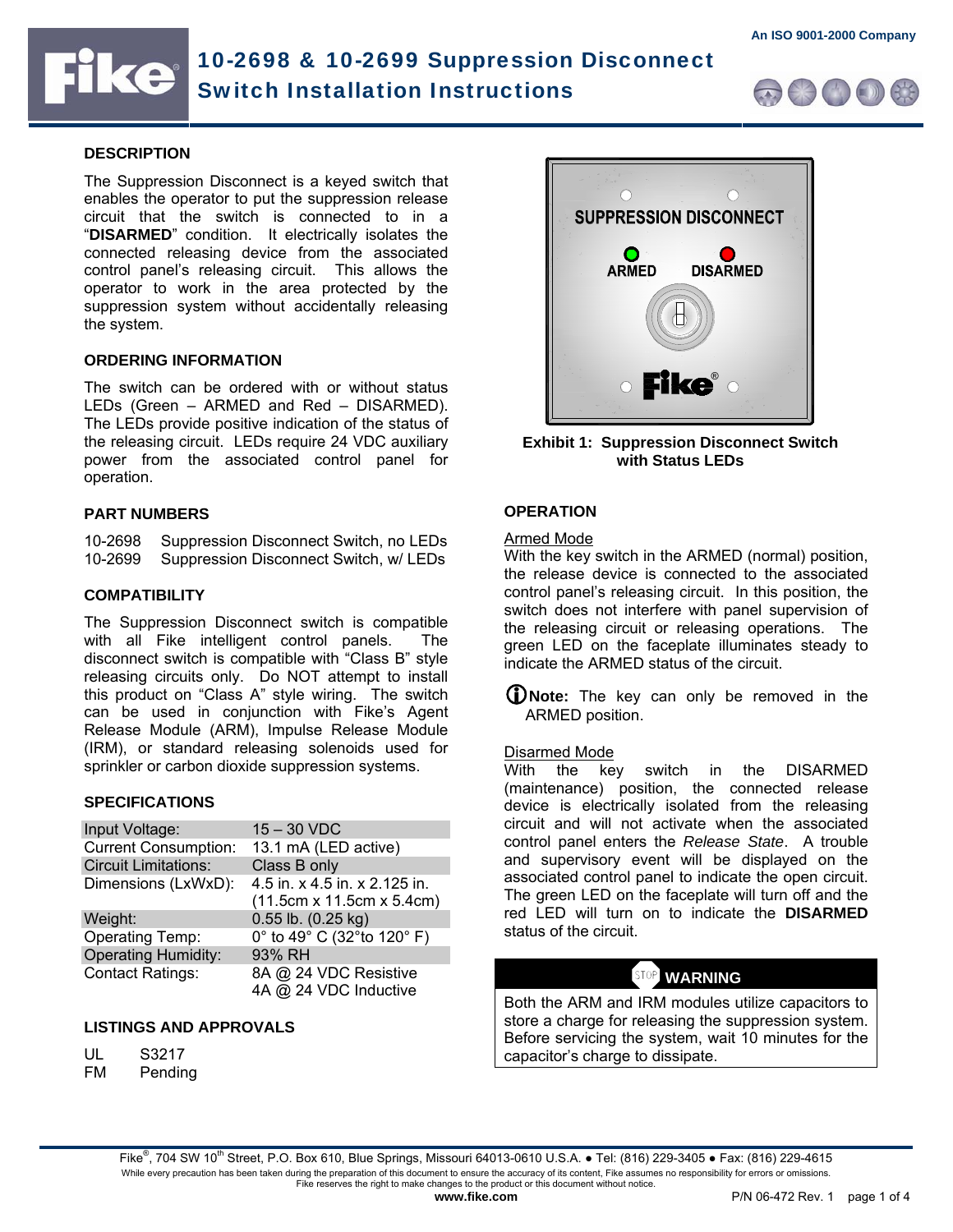## **SAFETY NOTICES**

Read all of the following safety notices before attempting to install or use this device. Personal injury or accidental release of the suppression system may result if the following instructions are not followed.

## a **WARNING**

- 1. The SHP, SHP-Pro, Rhino, and Intella-Scan control panels are equipped with an ARM/DISABLE switch for the releasing circuit(s). If using the Agent Disconnect switch with these panels, the ARM/DISABLE switch on the panel must be in the ARM position for the switch to operate properly. DO NOT use the ARM/DISABLE switch simultaneously with the Agent Disconnect switch.
- 2. A manual actuator can also be used to fire the GCA's connected to an ARM. It is extremely important to make sure the GCA is not connected to a manual actuator before considering the circuit "DISARMED".

## ACaution

- 1. Only release devices that are connected to the Agent Disconnect switch will be disconnected by the user operated key switch.
- 2. The Agent Disconnect switch DOES NOT remove the firing charge stored in the ARM or IRM capacitors. It removes the charging current to the releasing circuit and allows time for the capacitors to de-energize until there is insufficient energy to activate the releasing device.

## **SWITCH ASSEMBLY**

The disconnect switch is shipped unassembled and must be assembled in the field using the following instructions:

- 1. Remove the switch components (faceplate and switch) from the shipping package.
- 2. Remove the operator from the contact block by pulling up the locking lever and turning it to the left as shown in Exhibit 2.



 $\bullet$  Pull up the locking lever. **O** Turn the lever to the left.  $\Theta$  Pull out the contact block.

## **Exhibit 2: Removing and Installing the Contact Block**

- L**Note:** Switch contacts will transfer to the ENABLED position when the operator is removed from contact block.
- 3. Remove the locking ring from the operator and insert the operator into the switch faceplate from the front as shown in Exhibit 3. Reinstall the locking ring onto the operator from the back and tighten with pliers or locking ring wrench (02- 12318), making sure that the TOP marking on the operator is aligned with the top center of the faceplate.



**Exhibit 3: Operator Installation** 

4. Insert the operator into the contact block making sure that the Idec marking on the contact block is facing the same direction as the TOP marking on the operator. Turn the locking lever to the right.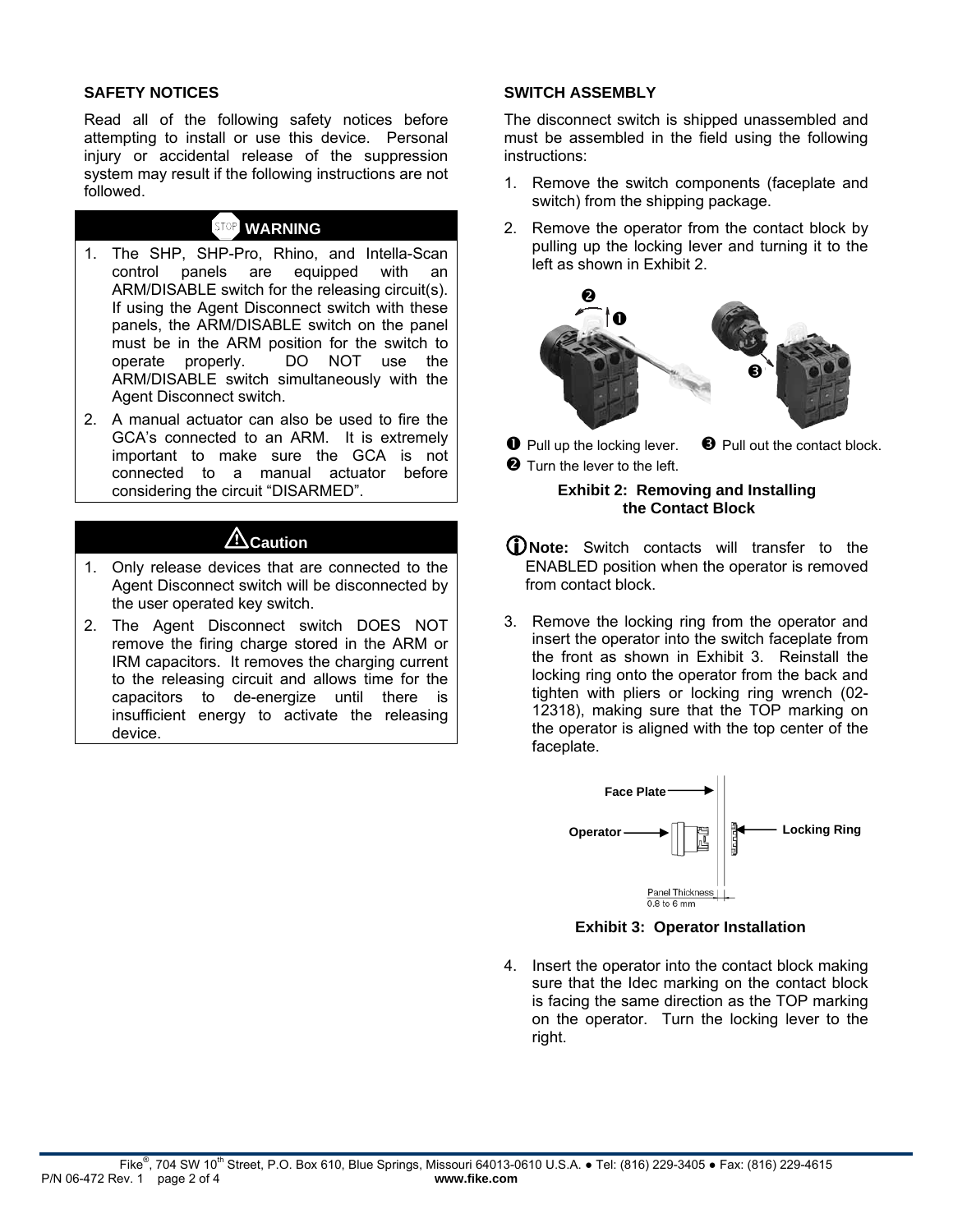## **SWITCH INSTALLATION AND TESTING INSTRUCTIONS**

The Suppression Disconnect switch is installed into the releasing circuit between the associated control panel or releasing module and the releasing device itself.

The following steps must be followed in order to properly install and test the operation of the agent disconnect switch. Failure to follow these steps could result in improper operation or accidental release of the suppression system.

## **Installation and Testing Steps:**

- 1. Disconnect releasing circuit(s) from the host control panel or releasing module. If applicable, allow 7-10 minutes for capacitor charge on the ARM or IRM module(s) to dissipate.
- 2. Disarm the suppression system following the recommended procedure for each type of releasing device (ARM/IRM). For releasing solenoids, disconnect the coil operator from the valve.

## **WARNING**

Failure to disconnect the releasing circuit(s) and disarm the releasing device(s) prior to installation of the switch may result in accidental discharge of the suppression system.

- L**Note:** Refer to Fike documents 06-106 and 06- 552 respectively for ARM and IRM disarming procedure.
- 3. Select appropriate location for mounting switch and secure back-box to wall with suitable anchors.

## **Back Box Options**

## Switch without LEDs

For surface mounting, use a two-gang masonry box (Raco 691 or equal) with a depth of 2.5" (6.35cm). For flush mounting, use a two-gang mud ring (raised  $\frac{1}{2}$ " minimum) on a 4 in square x 2-1/8" deep box.

## Switch with LEDs

For surface mounting, use a two-gang masonry box (Raco 696 or equal) with a depth of 3.5" (8.89cm). For flush mounting, use a two-gang mud ring on a 4 in square x 3-1/2" deep box (Raco 256 or equal).

- 4. Route conduit and field wiring (i.e., releasing circuit, auxiliary power and supervisory circuit) into back-box. Verify that wiring is free from ground fault or short-circuit conditions before proceeding.
- 5. Connect field wiring to appropriate terminals on the switch contact block as shown in Exhibits 4 and 5, making sure to observe circuit polarity.
- 6. Reconnect releasing circuit(s) to the host control panel or releasing module. Do NOT reconnect releasing devices (i.e., ARM, IRM or Solenoids) at this time.
- 7. Functionally test the operation of the disconnect switch in both the ARMED and DISARMED modes following the recommended procedure for each type of releasing device (ARM/IRM). Correct any problems before proceeding to next step.
- 8. Disconnect releasing circuit(s) from the host control panel or releasing module and allow 7-10 for capacitor charge on the ARM or IRM module(s) to dissipate if applicable.
- 9. Attach the disconnect faceplate to the back-box with supplied mounting screws and turn key switch to DISARMED position.
- 10. Rearm the suppression system(s) following the recommended procedure for each type of releasing device (ARM/IRM). For releasing solenoids, reconnect the releasing circuit to the control panel or releasing module.
- L**Note:** Refer to Fike documents 06-106 and 06- 552 respectively for ARM and IRM arming procedure.
- 11. Turn the key switch to the ARMED position. The system is now operational.

## **SPARE PARTS**

| 02-12294 | Double contact block (2 NC)        |
|----------|------------------------------------|
| 02-12295 | Double contact block (2 NO)        |
| 02-12296 | Replacement keys                   |
| 02-12297 | 4 block switch                     |
| 02-12298 | 5 block switch                     |
| 02-12300 | Single contact block (NO)          |
| 02-12314 | 2 block switch                     |
| 02-12315 | 3 block switch                     |
| 02-12316 | Single contact block (NC)          |
| 02-12317 | Double contact block (1 NC / 1 NO) |
| 02-12318 | Locking ring wrench                |
| 02-3013  | Green LED                          |
| 02-3009  | Red LED                            |
| 02-1553  | 2.2K, .5W, 5% resistor             |
| 10-2714  | Cover plate w/o LED holes          |
| 10-2713  | Cover plate with LED holes         |
|          |                                    |